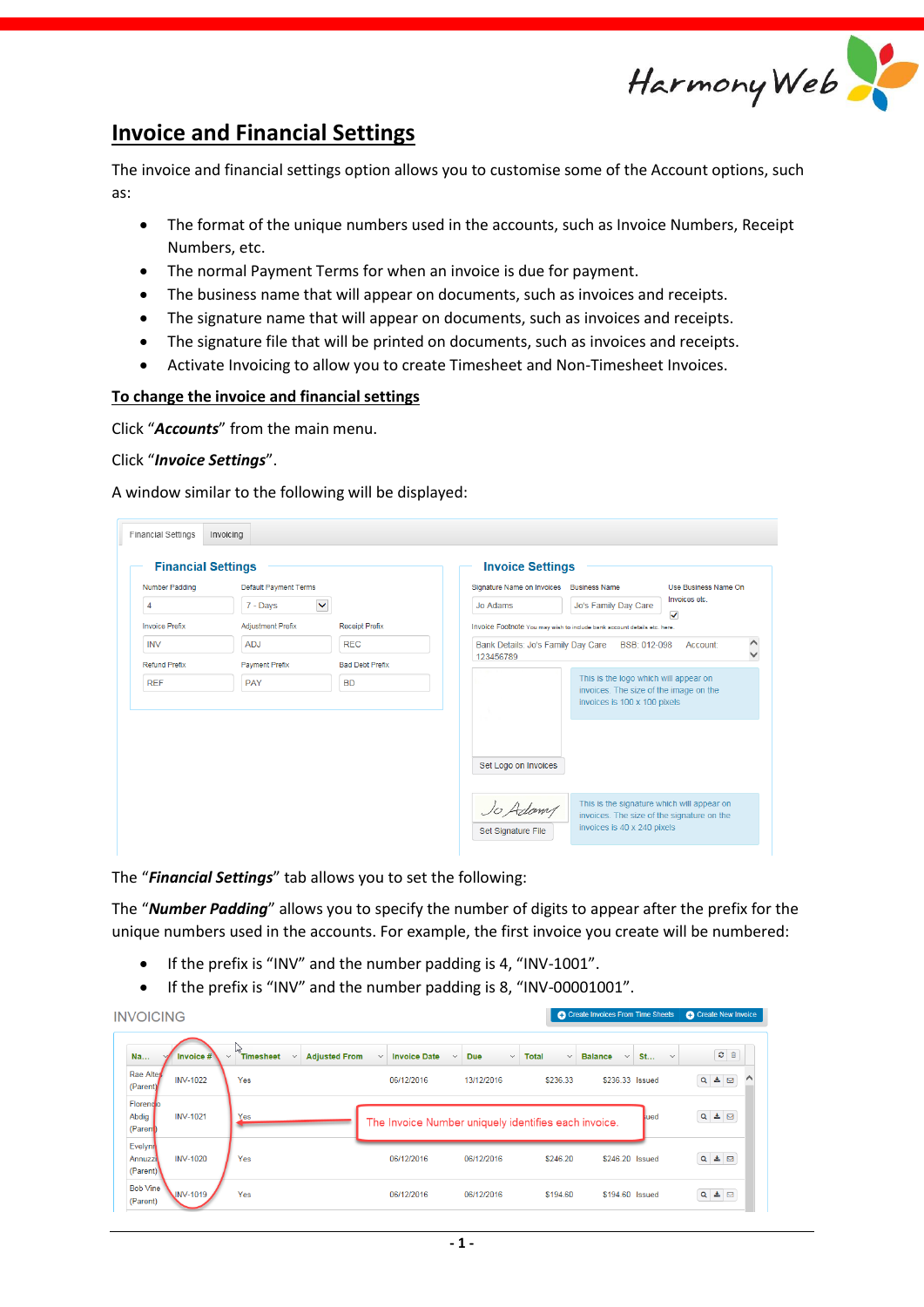Harmony Web

Although you can specify the prefix to be displayed for the unique numbers for the following account entries:

- Invoices
- Adjustment Invoices
- Receipts
- Refunds
- Payments
- Bad Debts

we recommend you use the prefixes that have already been set up for each entry:

| <b>Invoice Prefix</b> | <b>Adjustment Prefix</b> | Receipt Prefix         |
|-----------------------|--------------------------|------------------------|
| INV                   | <b>ADJ</b>               | <b>REC</b>             |
| <b>Refund Prefix</b>  | Payment Prefix           | <b>Bad Debt Prefix</b> |
| <b>RFF</b>            | <b>PAY</b>               | BГ                     |

Select the "*Default Payment Terms*" from the list.

| Select      |
|-------------|
| 0 - Days    |
| $1 - Day$   |
| 2 - Days    |
| 3 - Days    |
| 4 - Days    |
| 5 - Days    |
| 6 - Days    |
| 7 - Days    |
| 8 - Days    |
| 9 - Days    |
| $10 -$ Days |
| 11 - Days   |
| $12 -$ Days |
| 13 - Days   |
| $14 -$ Days |
| $30 -$ Days |
| 60 - Days   |
|             |

When you create an invoice, the selected entry will be used to calculate the date the invoice is due for payment. For example, when you create a Non-timesheet invoice, if you select "7 – days" as the "*Default Payment Terms*" above and the invoice is created on 07/12/2016, the due date will be 14/12/2016.

| Invoice Date | Payment Terms | Due Date   |
|--------------|---------------|------------|
| 07/12/2016   | 7 - Days      | 14/12/2016 |

#### *NOTE:*

#### *The "Default Payment Terms" will be used when Timesheet Invoices are created; however, you can override the "Payment Term" for a Non-timesheet Invoice when you create the invoice.*

The text you enter into the "*Signature Name on Invoice*" will be printed on documents, such as invoices and receipts. If you leave this field empty, you will need to manually write you name on those documents. The following is an extract from a printed invoice:

|                   |          | Authorised Signature: Jo Adam Assembly Signature printed from a signature file. |
|-------------------|----------|---------------------------------------------------------------------------------|
| <b>Full Name:</b> | Jo Adams | ure name.                                                                       |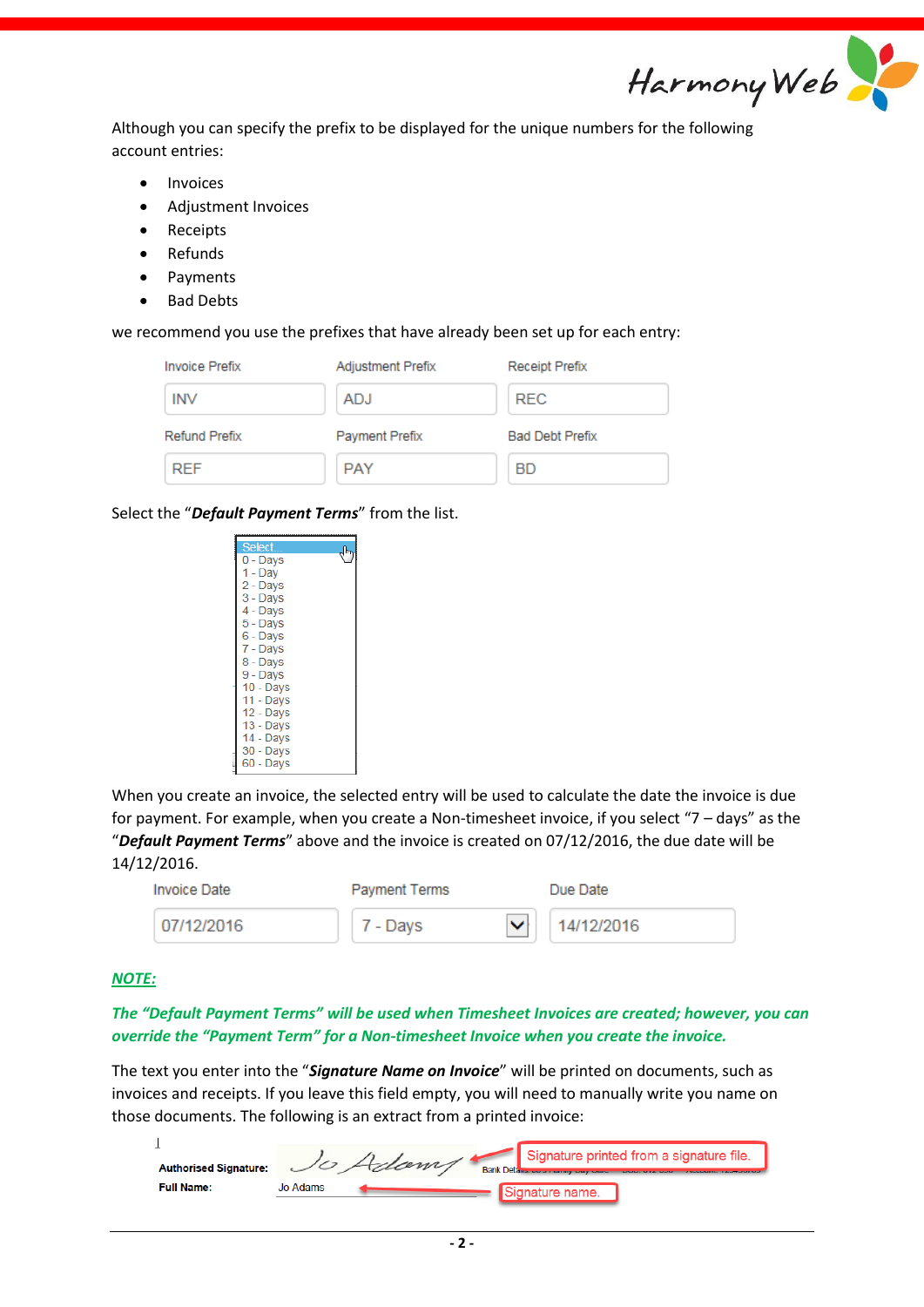Harmony Web

The "*Business Name*" you enter will be printed on documents, such as invoices and receipts, provided you check (or tick) the "*Use Business Name On Invoices etc.*" check box. If a "*Business Name*" is not specified, your name will be printed instead. The following is an extract from a printed invoice:

| <b>Educator: Jo's Family Day Care</b><br>To: Altes, Rae<br>From: Funshine Family Day Care<br>15 November Close<br>24 Bayview Drive |                   |                     | <b>Invoice Number: INV-1022</b> |
|------------------------------------------------------------------------------------------------------------------------------------|-------------------|---------------------|---------------------------------|
|                                                                                                                                    |                   |                     |                                 |
|                                                                                                                                    |                   |                     |                                 |
|                                                                                                                                    | LAKESIDE QLD 4340 | SUMMERLAND QLD 4018 |                                 |
| Ph: +610262392034 F: 4444444444<br>Business name printed instead of the educator's name.<br>ABN: 48123123124                       |                   |                     |                                 |

The "*Invoice Footnote*" is printed at the bottom of an invoice and is normally used to print your bank details, such as Account Name, BSB Number, and Account Number. The following is an extract from a printed invoice:

|                   | Authorised Signature: Jo Adamy | Bank Details: Jo's Family Day Care BSB: 012-098 Account: 123456789 |
|-------------------|--------------------------------|--------------------------------------------------------------------|
| <b>Full Name:</b> | Jo Adams                       |                                                                    |
|                   |                                | The footnote printed at the bottom of an invoice.                  |

If your business has a logo, you can select the "*Set Logo on Invoices*" button to upload your logo, which will be printed on some documents.

# *NOTE:*

*Currently, the service's logo is printed on invoices and receipts instead of your own logo. The following is an extract from a printed invoice:*

| From: Funshine Family Day Care<br>24 Bayview Drive<br>LAKESIDE QLD 4340                | <b>Invoice Number: INV-1022</b><br><b>Educator: Jo's Family Day Care</b><br>To: Altes, Rae<br>15 November Close<br>SUMMERLAND QLD 4018 |
|----------------------------------------------------------------------------------------|----------------------------------------------------------------------------------------------------------------------------------------|
| Ph: +610262392034 F: 4444444444<br>ABN: 48123123124<br><b>Invoice Date: 06/12/2016</b> | The Service's logo is printed instead of the Educator's log.<br>Due Date: 13/12/2016                                                   |

If you have your signature saved in a signature file, you can select the "*Set Signature File*" button to upload your signature file, which will be printed on some documents, such as invoices and receipts.

## *NOTE:*

*If the size of your logo or signature file is too large, it will not print on your documents. Please check the file sizes before uploading. If your file is too large, you should:*

- *Copy your original file to another file name.*
- *Open the copy of your file in an image editor, such as Microsoft Paint, and resize your image to 100 x 100 pixels for the logo and 40 x 240 pixels for the signature file.*
- *Save the file.*
- *Use the "Set Logo on Invoices" button or the "Set Signature File" button to select your revised file.*

## **To activate invoicing**

Before you can create your invoices, you must activate invoicing to allow the invoice menu options to appear in the accounts menu.